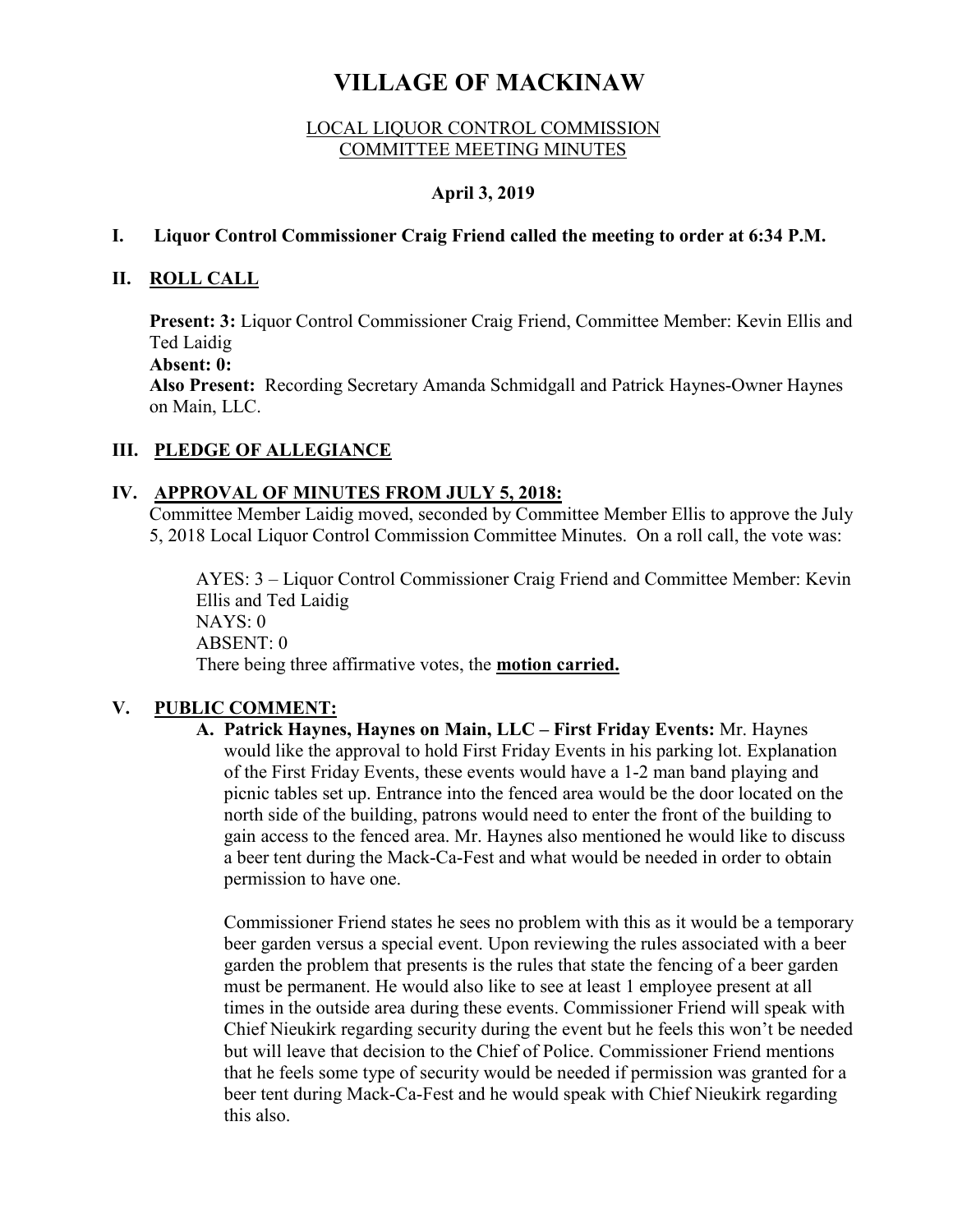Committee Member Ellis states he sees no problem with this and agrees with Commissioner Friend regarding an employee being present at all times in the outside area during the event and that no security will be needed.

Committee Member Ellis moved, seconded by Committee Member Laidig to recommend to the Village of Mackinaw Board of Trustees an addition in wording in §113.460 Operation of Beer Garden to allow temporary beer gardens:

Suggested changes to §113.460 Operation of Beer Garden: Insert the following section and renumber accordingly. (B) TEMPORARY BEER GARDEN means an additional temporary designated area adjoining the licensed premise, having access from the main premises only, and enclosed by a temporary barrier with a minimum height of four feet with an emergency means of egress, the enclosure to be located where and with such restrictions and design as the Local Liquor Control Commission shall direct.

On a roll call, the vote was:

AYES: 3 – Liquor Control Commissioner Craig Friend and Committee Member: Kevin Ellis and Ted Laidig NAYS: 0 ABSENT: 0 There being three affirmative votes, the **motion carried.**

## **VI. RENEWAL OF CASEY'S GENERAL STORE #3053, CLASS B LIQUOR LICENSE:**

At this time all members of the Liquor Control Commission made unanimous consent to have an omnibus vote and this vote would encompass number 6-8 on the agenda. Committee Member Ellis made the motion to recommend the renewal the following liquor license: Casey's General Store #3053 – Class B, Zehr Foods, Inc. – Class B and Haynes on Main LLC – Class A. The motion was seconded by Committee Member Laidig. On a roll call, the vote was:

AYES: 3 – Liquor Control Commissioner Craig Friend, Committee Member Ted Laidig and Committee Member Kevin Ellis  $NAYS: 0$ ABSENT: 0

There being three affirmative votes, the **motion carried.** 

#### **VII. RENEWAL OF ZEHR FOODS, INC., CLASS B LIQUOR LICENSE** – Omnibus Vote

### **VIII.RENWAL OF HAYNES ON MAIN LLC, CLASS A LIQUOR LICENSE –** Omnibus Vote

#### **IX. NEW BUSINESS:** None

**X. ADJOURNMENT @ 6:54 P.M.:** There being no further business to come before the Board. Committee Member Laidig moved, seconded by Committee Member Ellis to adjourn. **motion carried.**